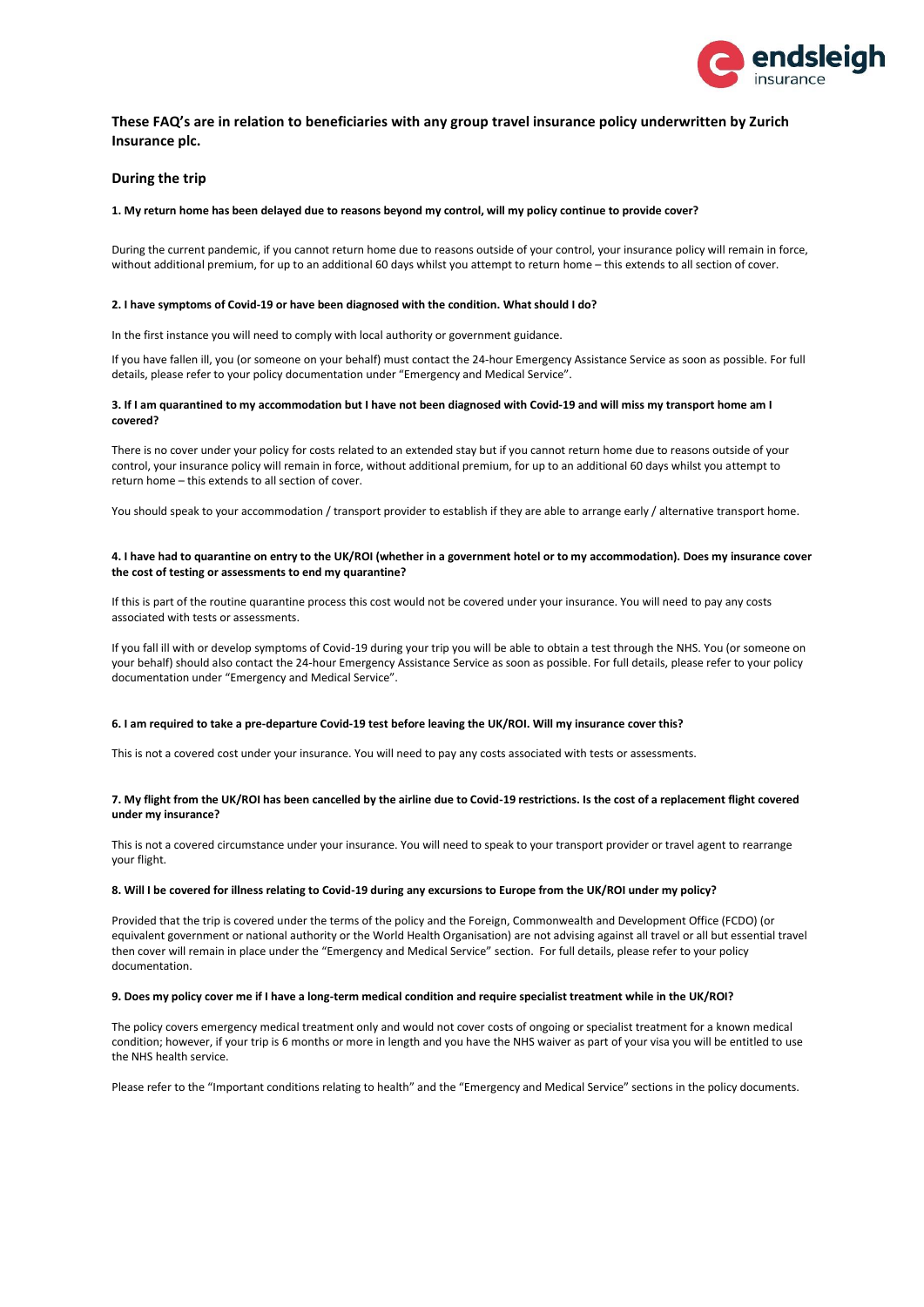

### **10. Does my policy cover me, if whilst I am in the UK/ROI, I catch Covid / I break my arm / I have an accident / I become unwell and need to go to hospital / require medical treatment?**

The policy covers emergency medical treatment and associated costs. Additionally, if your trip is 6 months or more in length and you have the NHS waiver as part of your visa you will be entitled to use the NHS health service. You (or someone on your behalf) must contact the 24-hour Emergency Assistance Service as soon as possible in the event that you suffer an illness or injury that requires treatment.

Please refer to the 'Important conditions relating to health' and the 'Emergency and Medical Service' sections in the policy documents.

### **11. Does my policy cover me if, on arrival at UK/ROI airport, I test positive for Covid?**

If you have fallen ill during your trip there is cover under the "Emergency and Medical Service" for emergency treatment. Refer to your policy documents for full details.

## **12. A close relative has contracted Covid-19 and I need to return home as they have sadly passed away / are gravely ill. Am I covered to return home early?**

If you purchased your policy prior to the WHO pandemic declaration at 4.27pm on 11th March 2020 and you need to return home due to Covid-19 causing the death or ill health of a close relative, you can contact our claims team to submit a claim for consideration. For full details of how to submit a claim, please refer to the policy documentation under "Claims Conditions".

If you purchased your policy after the WHO pandemic declaration at 4.27pm on 11th March 2020 there is no cover under your policy.

# **Not Yet Travelled**

## **1. What happens if I catch Covid-19 or I am under medically advised self-isolation / quarantine before I depart and am unable to go on**

### **my trip?**

In the first instance you should speak to your accommodation / transport provider to defer, rearrange or cancel your trip as appropriate. You can also contact your credit card provider to recover costs if the trip was paid for via this means to obtain a refund via their chargeback facility should there be any costs that cannot be recovered.

If you purchased your policy prior to the WHO pandemic declaration at 4.27pm on 11th March 2020 and you are unable to commence your trip due to falling ill with Covid-19 or are under medically advised (by a qualified medical practitioner) individual self-isolation / quarantine, you may have cover for cancellation. Please refer to your policy documentation for details. If there are any costs you are unable to recover, contact our claims team to submit a claim. For full details of how to submit a claim, please refer to your policy documentation under "Claims Conditions".

If you purchased your policy after the WHO pandemic declaration at 4.27pm on 11th March 2020 there is no cover under your policy.

## **2. Does my policy cover me if I have an accident in my country shortly before I am due to travel to the UK/ROI and I have to cancel my course?**

If you are medically unfit to travel and are forced to cancel your trip due to illness or injury you can submit a claim for the irrecoverable costs under your policy.

In the first instance you should speak to your accommodation / transport provider to defer, rearrange or cancel your trip. If there are any costs you are unable to recover, contact our claims team to submit a claim. For full details of how to submit a claim, please refer to your policy documentation under "Claims Conditions".

## **3. What happens if I am due to travel and a close relative is diagnosed with Covid-19 and I need to cancel my trip?**

In the first instance you should speak to your accommodation / transport provider to defer, rearrange or cancel your trip as appropriate. You can also contact your credit card provider to recover costs if the trip was paid for via this means to obtain a refund via their chargeback facility should there be any costs that cannot be recovered.

If you purchased your policy prior to the WHO pandemic declaration at 4.27pm on 11th March 2020 and a close relative falls ill with Covid-19 which prevents you from travelling, you may have cover for cancellation. If there are any costs you are unable to recover, contact our claims team to submit a claim. For full details of how to submit a claim, please refer to your policy documentation under "Claims Conditions".

If you purchased your policy after the WHO pandemic declaration at 4.27pm on 11th March 2020 there is no cover under your policy.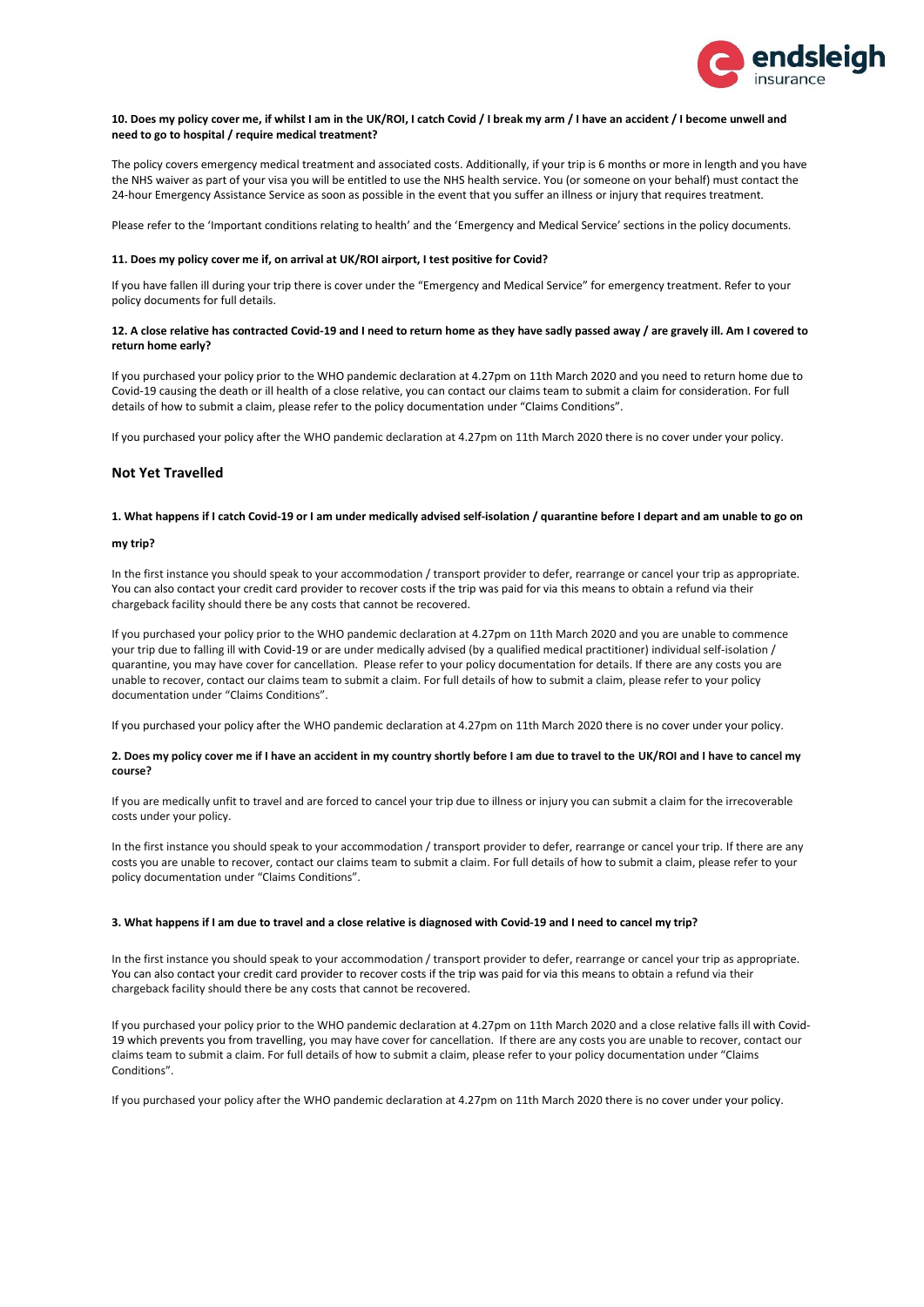

#### **4. If I don't travel can I get a refund of my travel insurance policy premium?**

If you purchased your policy prior to the WHO pandemic declaration at 4.27pm on  $11<sup>th</sup>$  March 2020 and are unable to travel duel to Covid-19 disruption you can cancel your policy and receive a full refund (subject to no claims made or pending on the policy).

If you purchased your policy after 11th March 2020, Covid-19 is a known event and therefore eligibility for policy cancellation and refund applies as detailed in the policy terms and conditions.

## **5. My trip has been cancelled due to Foreign, Commonwealth and Development Office (FCDO) (or equivalent government or national authority or the World Health Organisation) advising against all travel or all but essential travel. Can I get a refund of my travel insurance policy premium?**

If you are unable to travel due to a change of FCO advice you can cancel your policy and receive a full refund of premium (subject to no claims made or pending on the policy).

### **6. I haven't travelled yet but still intend to do so, am I covered?**

As long as the Foreign, Commonwealth and Development Office (FCDO) or equivalent government or national authority, or the World Health Organisation has not advised against travel or all but essential travel, cover will remain in place for emergency medical expenses as a result of Covid-19 along with all other standard policy cover for the duration of your trip.

## **7. My flight to the UK/ROI has been cancelled by the airline due to Covid-19 restrictions. Is the cost of a replacement flight covered under my insurance?**

This is not a covered circumstance under your insurance. You will need to speak to your transport provider or travel agent to rearrange your flight.

## **8. Does my policy cover me if I buy the insurance now for a trip to the UK/ROI in 3 months' time? Am I covered while at home for other non-UK/ROI trips?**

### **Please refer to the Period of Cover in the 'Definitions' section of your policy documents where it confirms:**

**Period of Cover** - Section 1 and Section 10 – the cover provided for Cancellation shall be operative from the time the Beneficiary is accepted for cover and shall terminate when the Beneficiary leaves their Home in their Home Country to commence their Trip to the United Kingdom. For all other sections of this Group Policy, the insurance commences when the Beneficiary leaves their Home to commence their Trip to the United Kingdom and terminates at the time of the Beneficiary's return to their Home in their Home Country on completion of their Trip. Any Trip that had already begun at the time of the Beneficiary being accepted for cover will not be covered. The Period of Cover is automatically extended for the period of the delay (but not exceeding 30 days in total unless otherwise agreed in writing by The Insurer) in the event that the Beneficiary's return to their Home Country is unavoidably delayed due to an event insured by this Group Policy.

## **The policy DOES NOT cover the following events:**

- inability to travel due to a government or regulatory authority advising not to leave home i.e. "lock down".
- voluntarily choosing to "self-isolate" without orders treating medical practitioner or NHS Track & Trace
- disinclination to travel due to concerns / fear around Covid-19.
- cancellation/ curtailment of the trip where the main purpose was to attend an event that has now been cancelled or visit an attraction that is now closed.
- known circumstances/events at the start date of cover (date insurance was purchased by beneficiary). Effective from 4.27pm on 11th March 2020, Covid-19 (Covid-19) was declared a pandemic by the World Health Organisation and became a global known event. All policies sold after this time (or new trips booked under existing policies) will not cover claims under the 'Cancellation or curtailment charges' section due to Covid-19 except where limited Covid-19 cover has been purchased.
- travel to a country or region that the Foreign, Commonwealth and Development Office (FCDO) or equivalent government or national authority, or the World Health Organisation has advised against travel or all but essential travel to.
- visa suspension due to the Covid-19.
- cancellation of a trip where you need to self-isolate upon your return.

You should speak to your accommodation / transport provider to defer, rearrange or cancel your trip.

You can also contact your credit/debit card company as you may be able to obtain a refund via their chargeback facility.